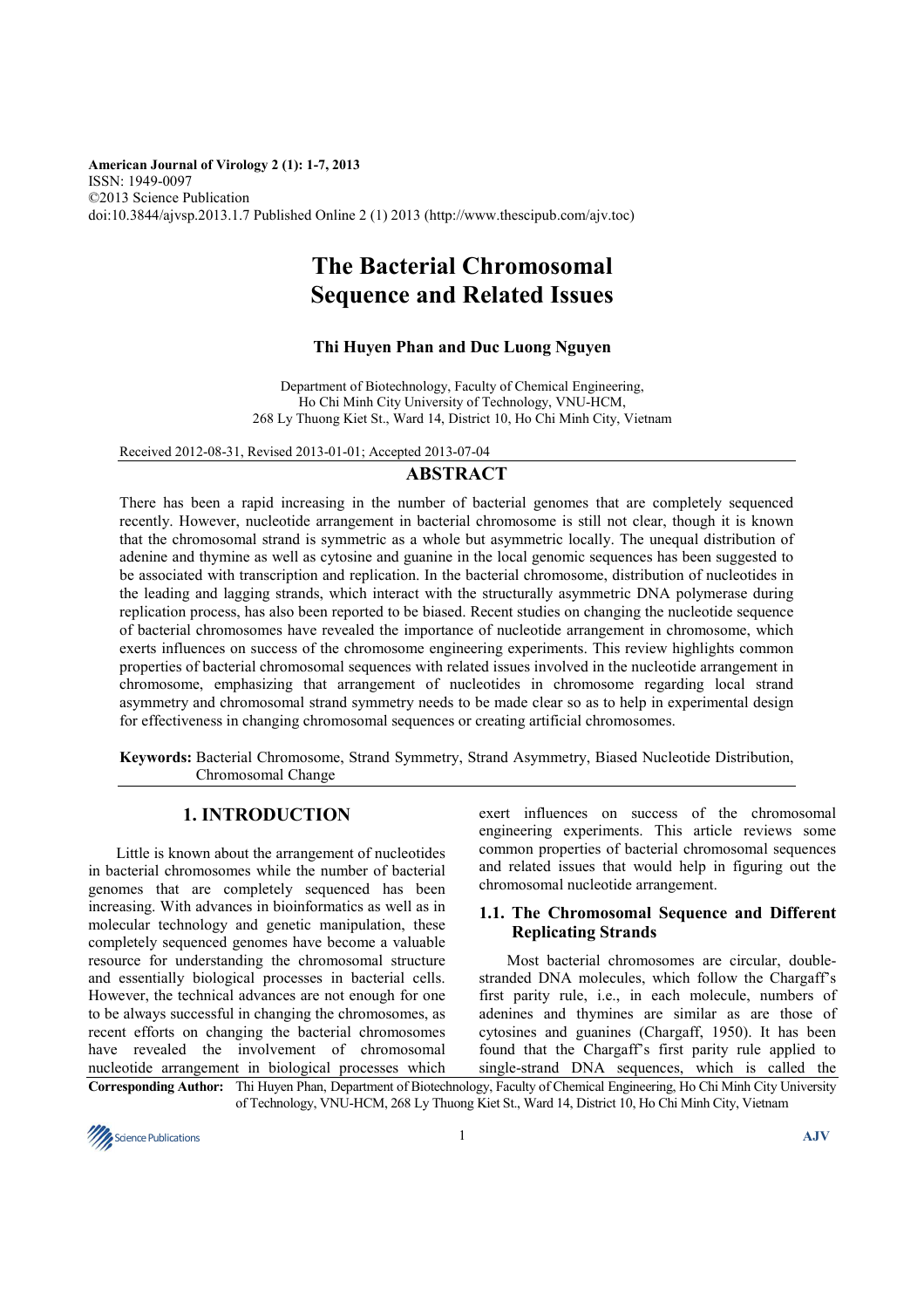Chargaff's second parity rule (Rudner *et al*., 1968; Forsdyke and Mortimer, 2000), is also true for the chromosomes. Even when applied to oligomers, the Chargaff's second parity rule still holds true, i.e., in the whole single-stranded sequence of chromosome, number of an oligomer is almost equal to that of its reverse complement. The chromosomal DNA strand is thus said to be symmetric (Qi and Cuticchia, 2001; Baisnee *et al*., 2002; Powdel *et al*., 2009). Shown in **Fig. 1** is the strand symmetry in *Bacillus subtilis* and *Escherichia coli*  chromosomes. In contrast, in local chromosomal sequences, the Chargaff's second parity rule is violated, i.e., local sequences of the chromosome are asymmetric (Freeman *et al*., 1998; Mradzek and Karlin, 1998; Lobry and Sueoka, 2002). **Figure 2** shows GC skew as a measure of strand asymmetry in every 1-kb segment of the *B.subtilis* and *E. coli* chromosomes. These strand

symmetric and asymmetric results pose a question of how the nucleotides are arranged in chromosome so that the local genomic strand is asymmetric but the whole chromosomal strand becomes symmetric.

 In relation to biological processes associated with the chromosomal DNA, the nucleotide skew has been recognized to correlate with direction of transcription (Bell and Forsdyke, 1999). Green *et al*. (2003); Touchon *et al*. (2005) and Polak and Arndt (2008) further suggested the local genomic DNA skews to be involved in replication and transcription. The bacterial circular chromosome usually possesses a replication origin and a replication terminus, with its two replichores are approximately equal in length. During the course of DNA synthesis, the replication process occurs bidirectionally from the replication origin (**Fig. 3**).



**Fig. 1.** Strand symmetry in bacterial chromosomes. Plotted are oligomer counts, with the oligomer size  $N = 2$ , 3, 4, 5, 6 or 7 in the forward strand and the reverse complementary strand of *B.subtilis* strain 168 chromosome (A) and *E. coli* strain K12 substrain MG1655 chromosome (B), according to the method described by Baisnee *et al.* (2002). S<sup>c</sup> shows the degree of chromosomal strand symmetry

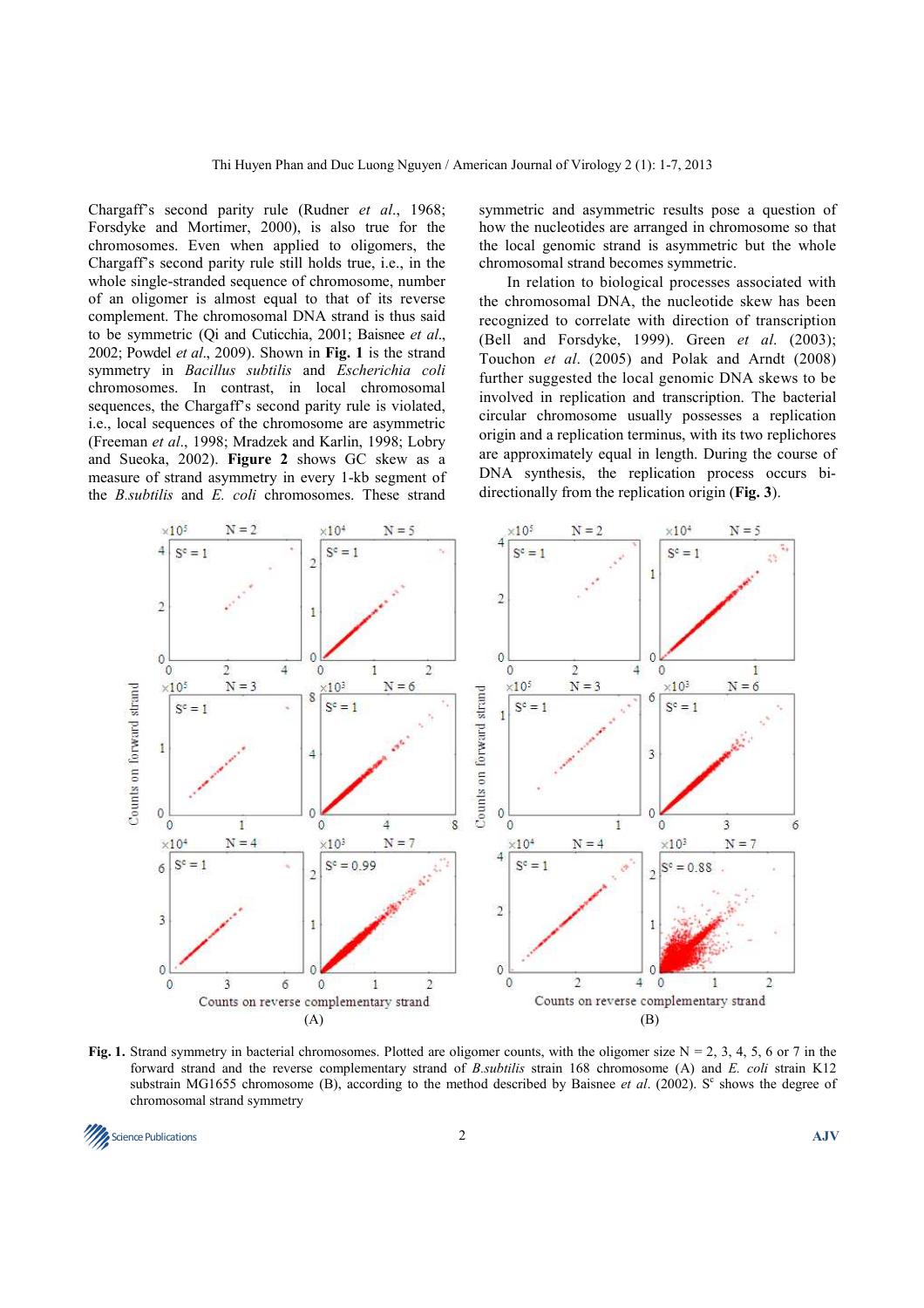

**Fig. 2.** GC skews in the local sequences of bacterial chromosomes. GC skew was calculated and plotted for every 1kb-segment along the *B. subtilis* strain 168 chromosome (A) and the *E. coli* strain K12 substrain MG1655 chromosome (B). Note that replication origin and terminus positions are at 0 and 1947 kb, respectively, in (A) and at 3925 and 1550 kb, respectively, in (B), according to Worning *et al*. (2006)

Lobry and Sueoka (2002) reported that in the bacterial chromosomes, third codon positions in the leading strand were relatively rich in guanine than in cytosine and in thymine than in adenine in comparison with the lagging strand. Frequencies of some DNA octamers in bacterial chromosomes were also reported to be remarkably different in the two complementary strands and also in both sides of the replication origin (Salzberg *et al*., 1998). Obviously, DNA arrangement in the leading strand is different from that in the lagging strand. However, detail about this difference needs to be more investigated. It has been reasoned that the difference in frequencies of oligomers in the leading and lagging strands are probably due to different causes such as the distribution of nucleotides in the chromosome, the biased distribution of genes and corresponding regulation signals in the two replicating strands (Rocha, 2004). Another study transformed the gene order and strand position in a chromosome *in silico* turned the chromosome out to be symmetric (Poptsova *et al*., 2009).

#### **1.2. The Asymmetric DNA Polymerase, the Leading and Lagging Strands**

 In the replication process, the DNA is synthesized in the 5' to 3' orientation, as illustrated in **Fig. 3**. While the replication fork is moved in either direction from the origin to the terminus, one of the two chromosomal strands must be replicated as leading and the other as lagging. Prior to the process of DNA synthesis, the DNA polymerase binds to the complementary DNA strands

separated by the single-stranded binding proteins. Using each strand as a template, it initiates the DNA synthesis by elongating the RNA primer, which is already built on the template by the RNA primase, in the 5' to 3' orientation. Structurally, the DNA polymerase is an asymmetrical protein dimer (Maki *et al*., 1988; Maki and Kornberg, 1988; Glover and McHenry, 2001; McHenry, 2003). The first unit of the dimer composes of protein subunits including  $\alpha$ ,  $\beta$ ,  $\theta$ ,  $\varepsilon$  and  $\tau$ , while the second unit composes of subunits α, β, θ, ε, γ, δ, δ', χ and ψ. The α, ε and  $\theta$  components in each unit together form the polymerase core which is capable of catalyzing DNA synthesis. During replication, the core in the first unit is responsible for synthesizing the leading strand while that in the second unit is responsible for synthesizing the lagging strand. The β subunit, or the sliding clamp, is responsible for promoting and helping the polymerase core to bind to the DNA template, while  $\delta$  and  $\delta$ ' subunits are considered to make unique contact with τ and γ, respectively.  $\tau$  is presumed to act as a tether holding the lagging polymerase core, enabling this lagging strand polymerase to cycle when a blocking oligonucleotide is encountered.  $\gamma$  and  $\psi$  subunits are suggested to participate specifically in lagging strand replication. It is obvious that the replication machineries for the leading and the lagging strands are not identical. The question remains is how the nucleotides are organized in the chromosome to be compatible with the replication machineries.

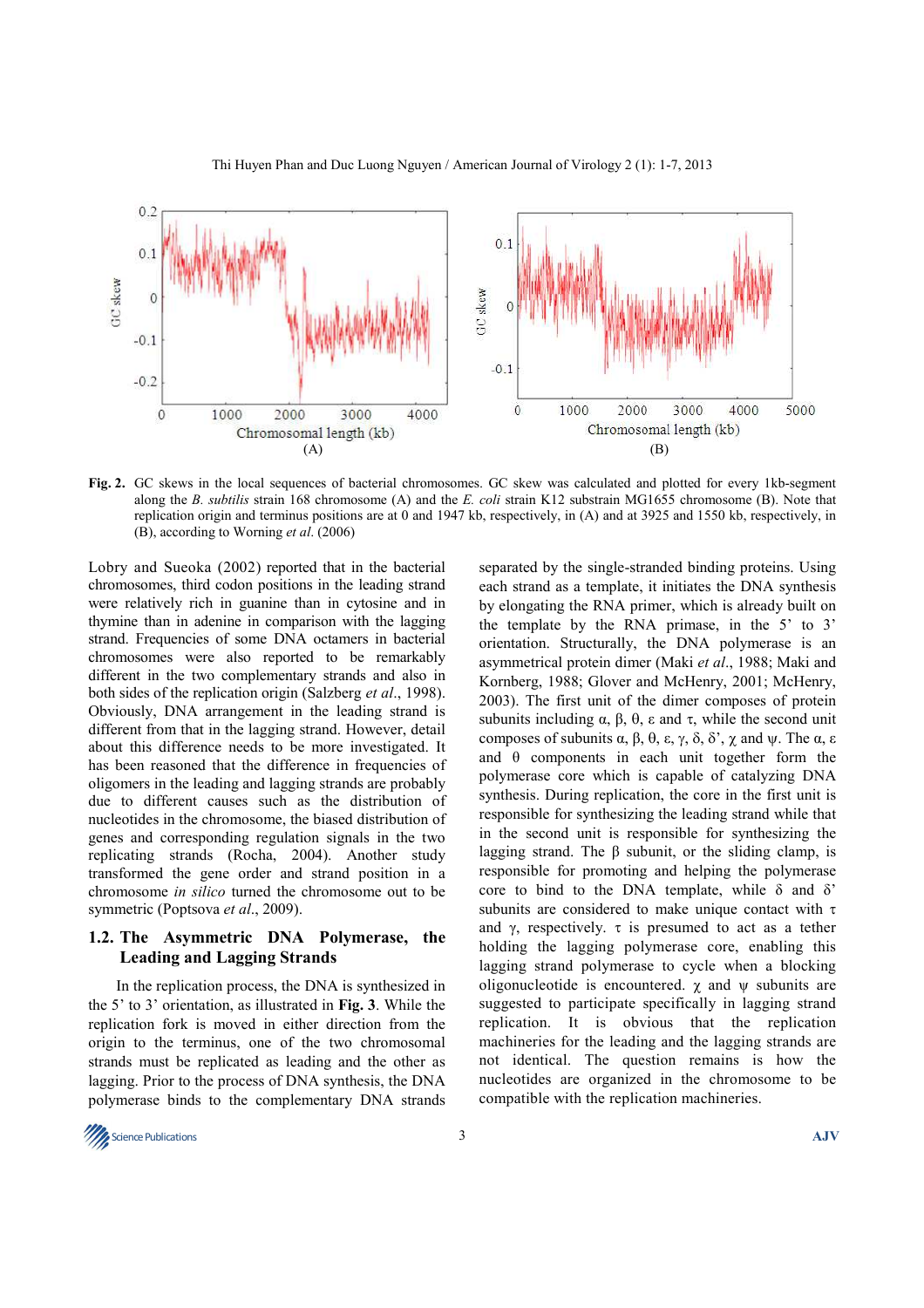

**Fig. 3.** Bidirectional replication in the bacterial chromosome. Ori and Ter denote the origin and terminus of replication, respectively. Two middle circles denote the double-stranded chromosomal sequence with its two strands serving as templates for synthesizing the strands denoted by the smallest and the largest circles. Transcribed strand and Nontranscribed strand denote the strand that serves as the template for transcription and the strand that is complementary to the template for transcription, respectively

As the degree of nucleotide skews in different bacterial chromosomes are different and the DNA arrangement in the leading strand is different from that in the lagging strand of each bacterial chromosome, with related issues presented below, nucleotide arrangement in the leading and lagging strands as well as aspects in interactions between the replication machineries and the complementary chromosomal DNA strands need to be discovered.

#### **1.3. The Oligonucleotide-Mediated recombination**

 Using short single-stranded oligonucleotides, studies on changing nucleotide sequence of chromosome during replication process have been shown to be successful (Ellis *et al*., 2001; Li *et al*., 2003). To change the nucleotide sequence of chromosome, one must design an oligonucleotide so that it can be recombined to either the Transcribed (T) strand or the Non-Transcribed (NT) strand, as shown in **Fig. 3**, during replication by the  $\lambda$ - Red Beta protein. However, the recombination efficiency of the single-stranded oligonucleotides to the T strand is not the same as that to the NT strand. In addition, the recombinants may not be obtained. One the one hand, Ellis *et al*. (2001) reported that the recombination efficiency of single-stranded oligonucleotides to the NT strand was higher or lower than that to the T strand depending upon the replication direction. On the other hand, Li *et al*. (2003) showed that this was also dependent on the sequence of single-stranded oligonucleotide. Changing the chromosomal sequence using this way has been suggested to be involved in the replication process (Huen *et al*., 2006). The efficiency of recombination using short single-stranded oligonucleotides was reported to be also influenced by the transcriptional activity, of which the presence of RNA polymerase on the T strand was proved to be the cause (Liu *et al*., 2002). Nevertheless, bias in recombination of the single-stranded oligonucleotides to the NT and T strands obtained by Liu *et al*. (2002) is not the same as that obtained by Li *et al*. (2003). In reality, the single-stranded oligonucleotide sequences and the targeted sequences used in these two studies were different. Apparently, chromosomal sequence changes via recombination process mediated by short oligonucleotides are dependent upon the nucleotide sequence of oligonucleotides and targeted DNA which has been suggested to be related and associated to the processes of transcription and replication. While the nucleotide arrangement in chromosome is still not clear, choosing targeting chromosomal strands for recombination and designing oligonucleotide sequences are still challenged jobs for the oligonucleotidemediated recombination.

### **1.4. The Chromosomal Sequence Changes and Negative Consequences**

 The *E. coli* genome has been known to organize into four macrodomains and two non-structured regions (Niki *et al*., 1999). The macrodomains are also known not to interact with each other but with the neighboring non-structured DNA (Valens *et al*., 2004). Thiel *et al*. (2012) found that one of the macrodomains, the Ter macrodomain, was constrained for reducing DNA mobility and delaying loci segregation when it was associated with the cell division machinery. It is shown that intrareplichore inversions to some extent perturbed nucleoid distribution and early steps of cytokinesis, leading to wrong distribution of nucleoid and thus to abnormal cell morphology (Esnault *et al*., 2007).

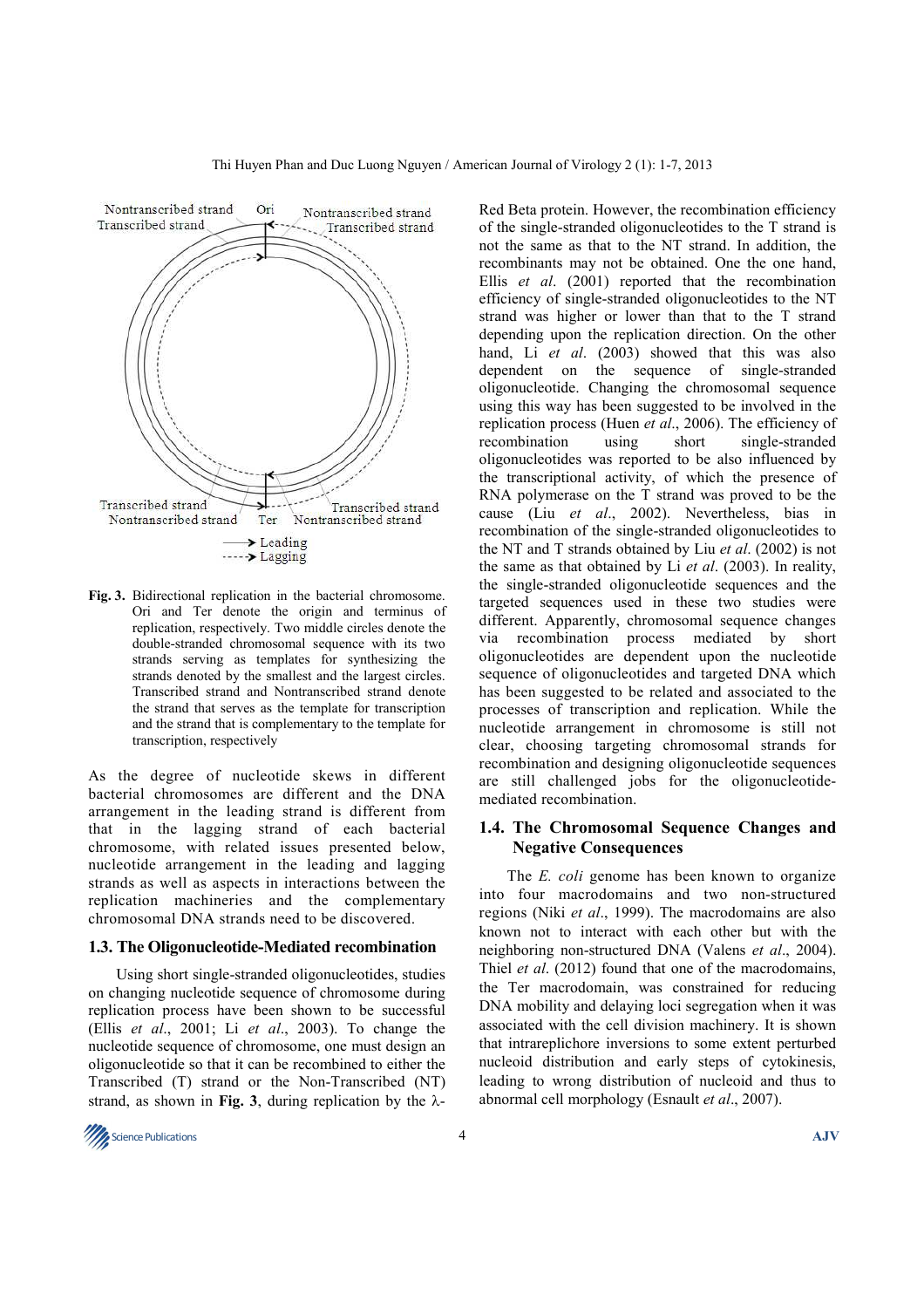

**Fig. 4.** Common interreplichore inversions in closely related bacterial chromosomes. The chromosomal sequences were compared using MUM mer plot (Kurtz *et al*., 2004). Each axis shows the length of chromosome  $(x10<sup>6</sup>bp)$  of each bacterium indicated by its name. Red plots denote the homology between the forward sequences in the first chromosome and the forward sequences in the second chromosome while blue plots denote that between the forward sequences in the first and the reverse complementary sequences in the second. Replication origin and terminus positions in *E. coli* K12 substrain MG1655 chromosome are at 3925 and 1550 kb, respectively, in *E. coli* K12 substrain W3110 chromosome at 3714 and 1554 kb, respectively and in *E. coli* O157:H7 strain EDL933 chromosome at 4783 kb and 2010 kb, respectively (Worning *et al*., 2006)

Interreplichore inversions also led to wrong distribution of nucleoid in the cell, which seriously affected processes prior to cytokinesis, making the cell unable to divide or able to divide for abnormal nucleoid containing cells (Niki *et al*., 1999; Esnault *et al*., 2007). In *B. subtilis*, changing the position of replication origin or making the intrareplichore inversions also reduced the replication rate (Wang *et al*., 2007; Srivatsan *et al*., 2010). Nucleotide arrangement in the chromosome therefore appears to play important roles in the replication and the processes of cell division. However, not every inversion in the bacterial chromosomes negatively affects the cells. Interreplichore inversions, which remain the approximate equality of replichore lengths, are in fact a common characteristic of the bacterial chromosomes (**Fig. 4**). It has been proposed that inversions are a major factor that makes the whole strand of chromosome symmetric (Albrecht-Buehler, 2006; Okamura *et al*., 2007). Nevertheless, biological significance of the natural inversions in bacterial chromosomes is not clear.

 During evolution, the bacterial chromosomes can undergo gain or loss of DNA and subsequent rearrangement. As the two replichores are different in DNA composition and the whole chromosomal strand is symmetric, the nucleotide rearrangement in chromosome may be directed. In fact, attempts in addition of DNA into a chromosome are not always successful. When trying to insert the whole *Synechocystis* PCC6803 chromosome into the *B. subtilis* chromosome, Itaya *et al*. (2005) were successful only when the combined chromosome was symmetric with respect to the replication origin and terminus. Similarly, chromosomes of *E. coli* and *Haemophilus influenzae* were also successfully combined. However, difficulties existed in gene transfer, DNA replication, interactions in gene regulation and compatibility of gene products of the two bacteria. In addition, a number of *H. influenzae* genes were completely incompatible to *E. coli* (Holt *et al*., 2007). In a different study, an artificial bacterial chromosome was also successfully created but its genes were the same in sequence as well as in order as in the natural chromosome (Gibson *et al*., 2008). Strand symmetric and asymmetric properties of the bacterial chromosome, which are consequences of the chromosomal nucleotide arrangement, appear to play an important role in biological processes regarding the replication rate and the stability of bacterial chromosome. Understanding the relationship between these strand symmetry and asymmetry would provide a

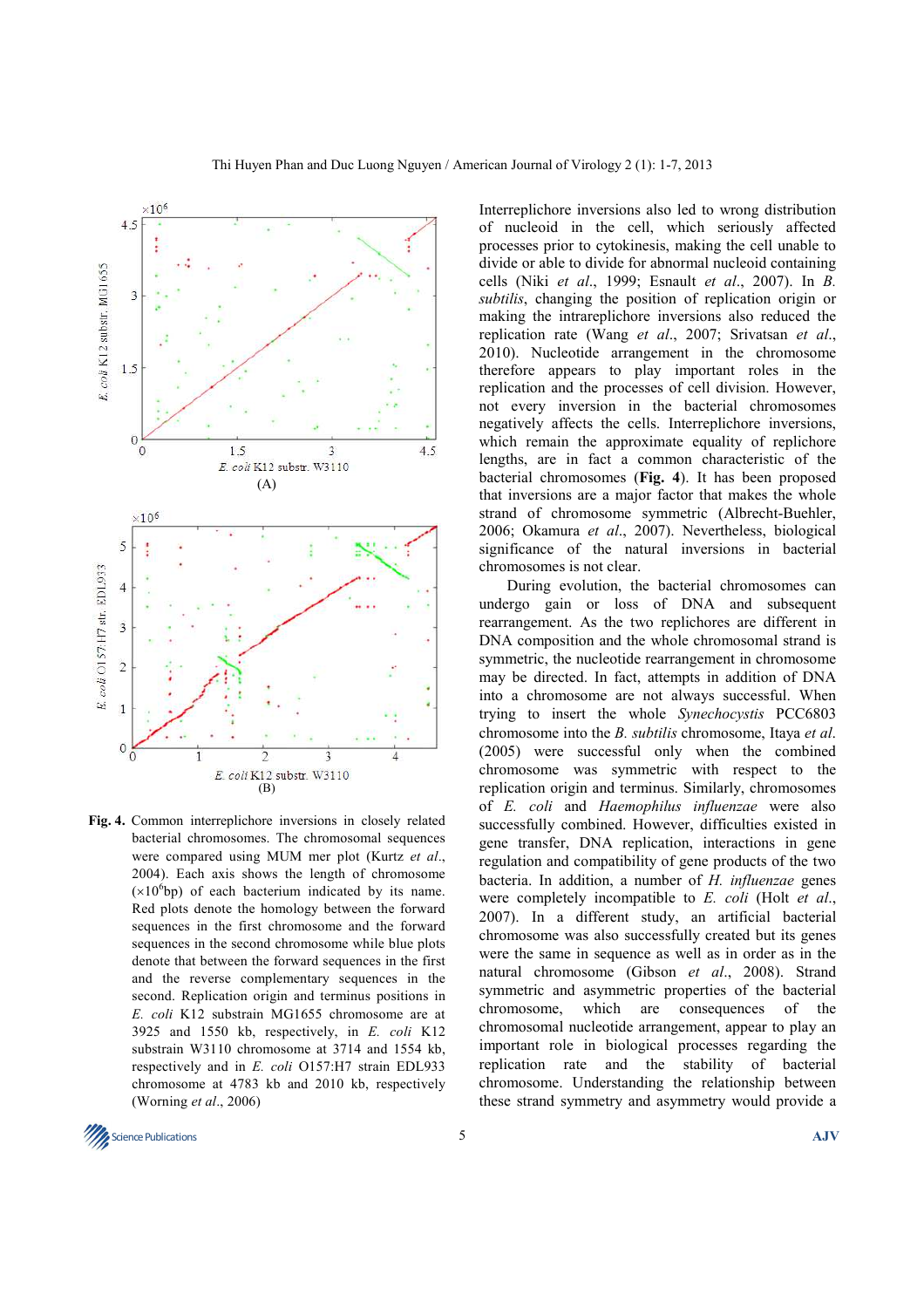basic background for making an artificial chromosome successfully without being dependent on nucleotide sequence of the naturally existing chromosome.

### **2. CONCLUSION**

We have presented some general emerging properties of the bacterial chromosomal sequences with related issues involved in the nucleotide arrangement in chromosome. The nucleotide arrangement in the bacterial chromosomes has been shown to be involved in the replication, transcription and cell division, which in turn influence the effectiveness of the chromosomal genetic engineering processes. We emphasize that a good understanding of nucleotide arrangement in the bacterial chromosomes would help in experimental design in order to make the chromosomal engineering experiments predictable and effective. Therefore, there is a need to figure out the nucleotide arrangement in the bacterial chromosomes.

# **3. REFERENCES**

- Albrecht-Buehler, G., 2006. Asymptotically increasing compliance of genomes with Chargaff's second parity rules through inversions and inverted transpositions. Proc. Natl. Acad. Sci. USA., 103: 17828-17833. DOI: 10.1073/pnas.0605553103
- Baisnee, P.F., S. Hampson and P. Baldi, 2002. Why are complementary DNA strands symmetric? Bioinformatics, 18: 1021-1033. PMID: 12176825
- Bell, S.J. and D.R. Forsdyke, 1999. Deviations from Chargaff's second parity rule correlate with direction of transcription. J. Theor. Biol., 197: 63- 76. PMID: 10036208
- Chargaff, E., 1950. Chemical specificity of nucleic acids and mechanism of their enzymatic degradation. Experientia, 6: 201-209. DOI: 10.1007/BF02173653
- Ellis, H.M., D. Yu, T. DiTizio and D.L. Court, 2001. High efficiency mutagenesis, repair and engineering of chromosomal DNA using single- stranded oligonucleotides. Proc. Natl. Acad. Sci. U.S.A., 98: 6742-6746. DOI: 10.1073/pnas.121164898
- Esnault, E., M. Valens, O. Espeli and F. Boccard, 2007. Chromosome structuring limits genome plasticity in *Escherichia coli*. PLoS Genet., 3: e226-e226. DOI: 10.1371/journal.pgen.0030226
- Forsdyke, D.R. and J.R. Mortimer, 2000. Chargaff's legacy. Gene, 261: 127-137.
- Freeman, J.M., T.N. Plasterer, T.F. Smith and S.C. Mohr, 1998. Patterns of genome organization in bacteria. Science, 279: 1827-1827. DOI: 10.1126/science.279.5358.1827a
- Gibson, D.G., G.A. Benders, C. Andrews-Pfannkoch, E.A. Denisova and H. Baden-Tillson *et al*., 2008. Complete chemical synthesis, assembly and cloning of a *Mycoplasma genitalium* genome. Science, 319: 1215-1220. DOI: 10.1126/science.1151721
- Glover, B.P. and C.S. McHenry, 2001. The DNA polymerase III holoenzyme: An asymmetric dimeric replicative complex with leading and lagging strand polymerases. Cell, 105: 925-934.
- Green, P., B. Ewing, W. Miller, P.J. Thomas and E.D. Green, 2003. Transcription-associated mutational asymmetry in mammalian evolution. Nat. Genet., 33: 514-517. DOI: 10.1038/ng1103
- Holt, R.A., R. Warren, S. Flibotte, P.I. Missirlis and D.E. Smailus, 2007. Rebuilding microbial genomes. Bioessays, 29: 580-590. DOI: 10.1002/bies.20585
- Huen, M.S.Y., X.T. Li, L.Y. Lu, R.M. Watt and D.P. Liu *et al*., 2006. The involvement of replication in single stranded oligonucleotide-mediated gene repair. Nucl. Acids Res., 34: 6183-6194. DOI: 10.1093/nar/gkl852
- Itaya, M., K. Tsuge, M. Koizumi and K. Fujita, 2005. Combining two genomes in one cell: Stable cloning of the *Synechocystis* PCC6803 genome in the *Bacillus subtilis* 168 genome. Proc. Natl. Acad. Sci. U.S.A., 44: 15971-15976. DOI: 10.1073/pnas.0503868102
- Kurtz, S., A. Phillippy, A.L. Delcher, M. Smoot and M. Shumway *et al*., 2004. Versatile and open software for comparing large genomes. Genome Biol., 5: R12-R12. DOI: 10.1186/gb-2004-5-2-r12
- Li, X., N. Costantino, L. Lu, D. Liu and R.M. Watt *et al*., 2003. Identification of factors influencing strand bias in oligonucleotide-mediated recombination in *Escherichia coli*. Nucl. Acids Res., 31: 6674-6687. DOI: 10.1093/nar/gkg844
- Liu, L., M.C. Rice, M. Drury, S. Cheng and H. Gamper *et al*., 2002. Strand bias in targeted gene repair is influenced by transcriptional activity. Mol. Cell Biol., 22: 3852-3863. PMID: 11997519
- Lobry, J.R and N. Sueoka, 2002. Asymmetric directional mutation pressures in bacteria. Genome Biol., 3: 0058.1-0058.14. DOI: 10.1186/gb-2002-3-10research0058
- Maki, H., S. Maki and A. Kornberg, 1988. DNA Polymerase III holoenzyme of *Escherichia coli*. IV. The holoenzyme is an asymmetric dimer with twin active sites. J. Biol. Chem., 263: 6570-6578. PMID: 3283128